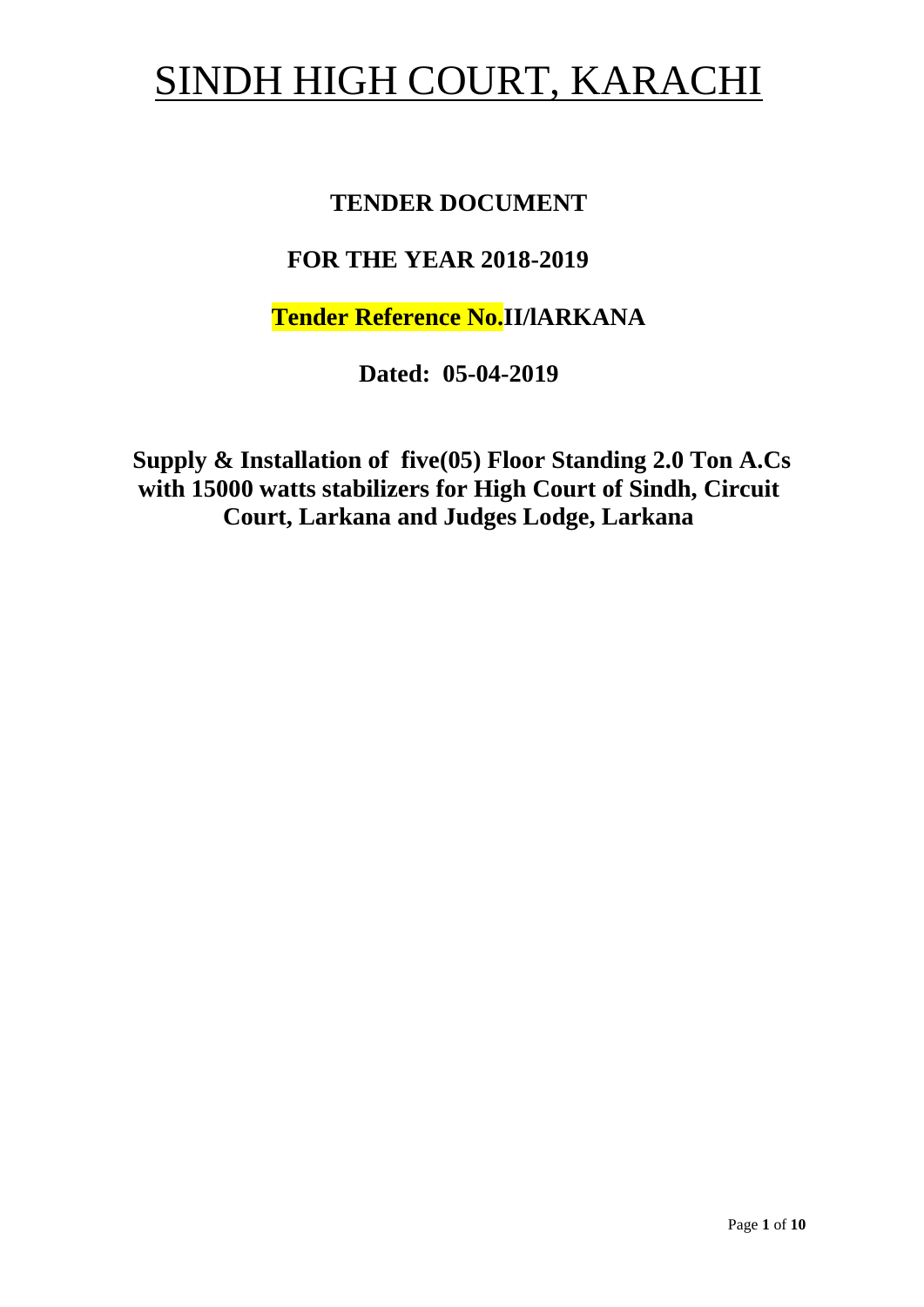#### **Contents**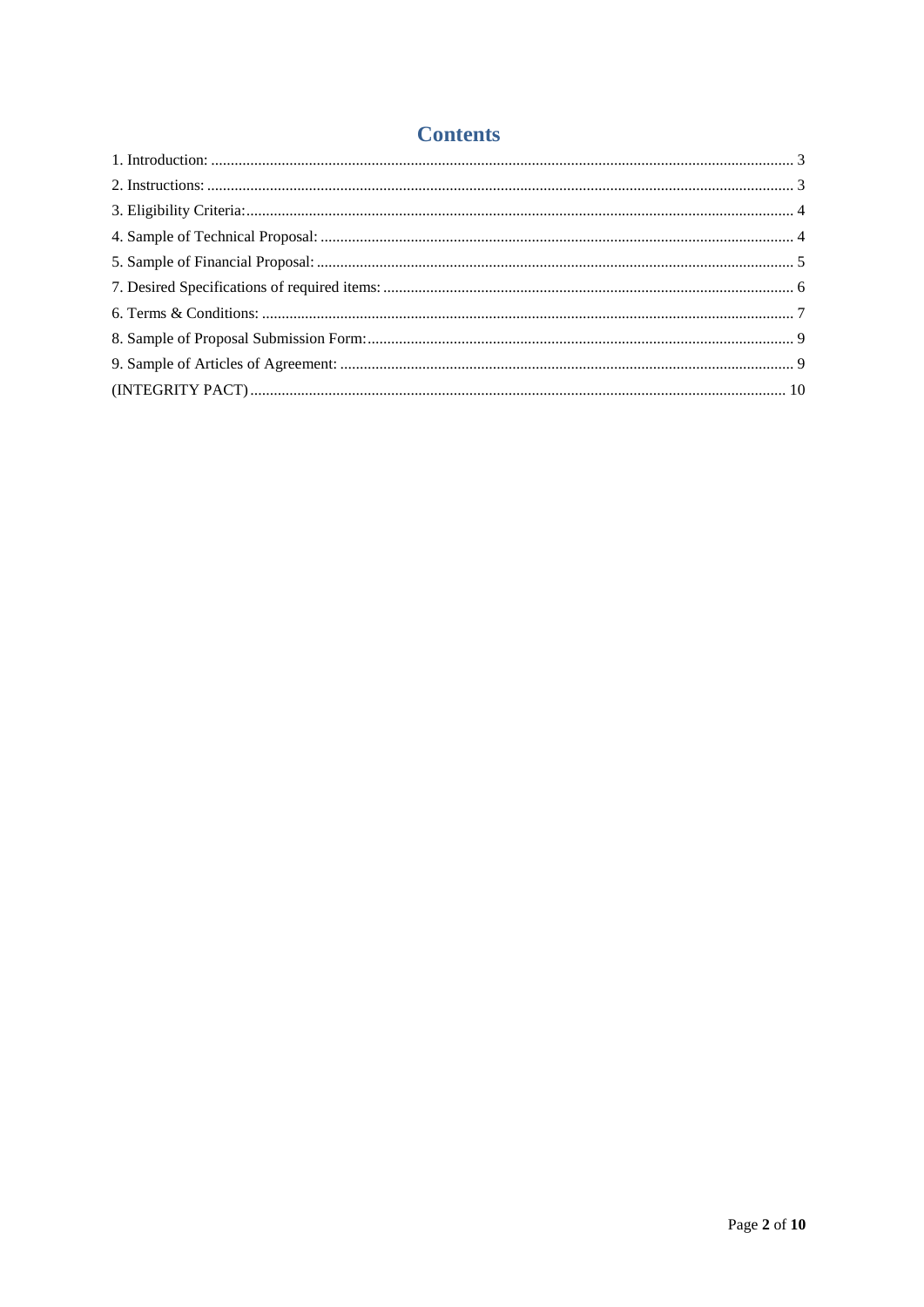## <span id="page-2-1"></span><span id="page-2-0"></span>**1. Introduction:**

#### Dear Tenderer:

The **SINDH HIGH COURT (SHC)** is the highest judicial institution of the province of [Sindh.](https://en.wikipedia.org/wiki/Sindh) We are interested to *purchase five (05) Floor Standing 2.0 Ton A.Cs with 15000 watts stabilizers for Circuit Court, Larkana & Judges Lodge, Larkana*, as per specifications mentioned in tender document, from your esteemed firm / agency.

#### **2. Instructions:**

- (a) The Sindh High Court, Karachi (SHC) expects that aspirant service provider should furnish copies of all the required documents to ensure a transparent and genuine presentation.
- (b) Kindly do not leave any column/item blank. If you need more space please attach a paper & clearly mention item/column name or number etc. that referred the column/item of the Tender Form.
- (c) Tender document which includes full details of items and other terms & conditions may be downloaded free of cost from **[www.sindhhighcourt.gov.pk](http://www.sindhhighcourt.gov.pk/) and [www.spprasindh.gov.pk](http://www.spprasindh.gov.pk/)**.
- (d) The last date to submit the Tender Document, separate technical  $\&$  financial proposals along with relevant documents in sealed envelopes is **22nd APRIL, 2019 AT 11:30 A.M.** in the Office of the Director General (Finance & Accounts), Sindh High Court, Karachi, as reflected in NIT.
- (e) **The technical proposals will be opened on the same day** in the presence of representatives who may care to attend as reflected in NIT.
- (f) Date and time of opening of **financial proposals** will be uploaded on the official websites of Sindh High Court.
- (g) **Bid Security of 2% of total amount** will be deposited along with Tender Document in shape of PAY ORDER / DEMAND DRAFT/ BANK GUARANTEE in the name of Registrar, Sindh High Court, Karachi.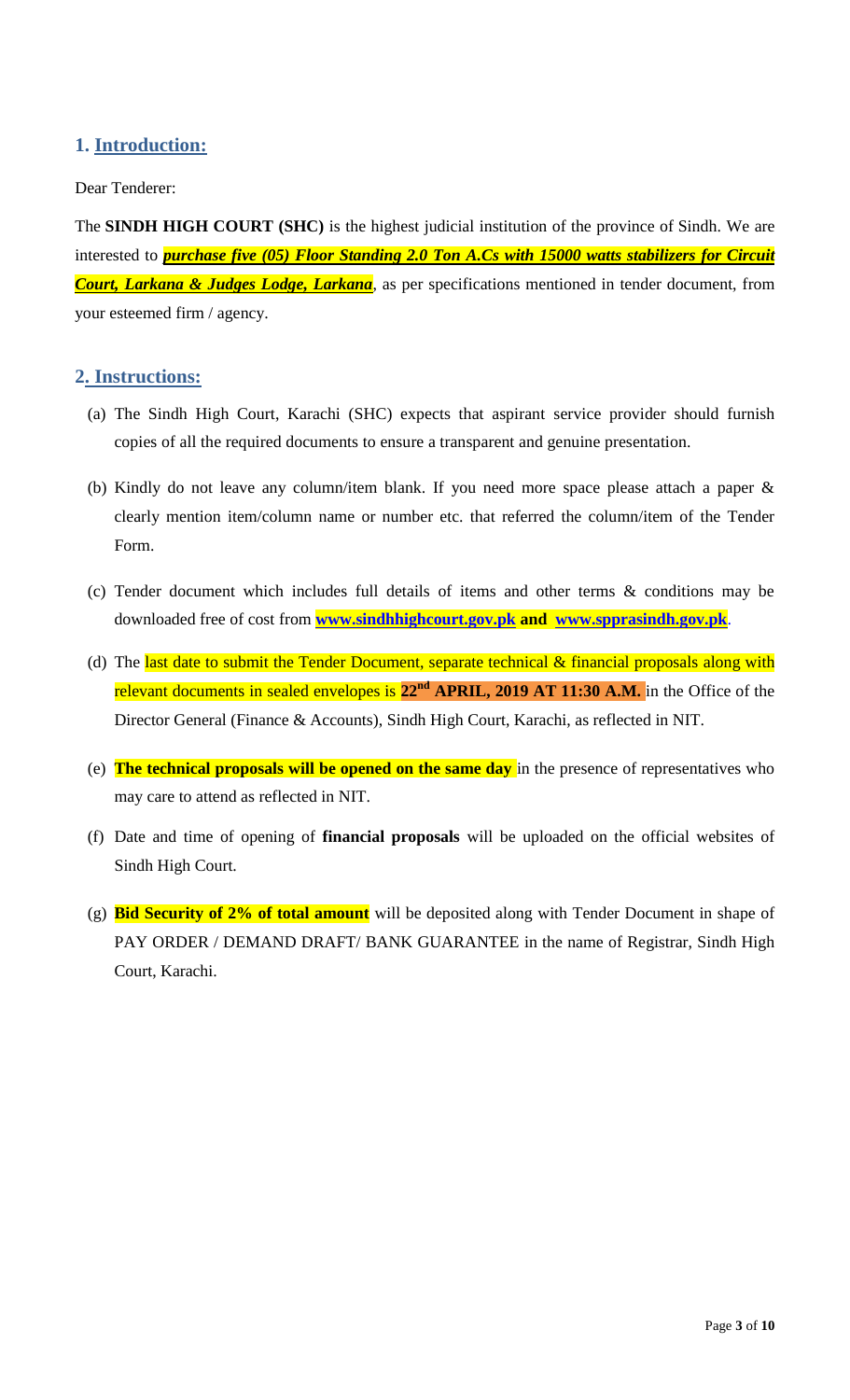## <span id="page-3-0"></span>**3. Eligibility Criteria:**

Following documents must be furnished in separate envelop before the opening of Technical Proposal.

| S.No.          | <b>Eligibility Criteria</b>                                                 | Requirement |
|----------------|-----------------------------------------------------------------------------|-------------|
| 1              | Profile of company/firm along with copies of relevant documents             | Mandatory   |
| $\overline{2}$ | Copies of relevant Tax Registration Certificates.                           | Mandatory   |
| 3              | Copies of at least three (03) Purchase Orders of similar nature during the  | Mandatory   |
|                | last three years along with Completion Certificates/ delivery challans for  |             |
|                | the work completed.                                                         |             |
| $\overline{4}$ | Undertaking on judicial stamp paper that firm has never been blacklisted    | Mandatory   |
|                | by any government semi government, autonomous and stated owned              |             |
|                | organization.                                                               |             |
| 5              | Total Financial turnover of at least 3 million during the last three years. | Mandatory   |
|                | (financial statement or bank statement or both are required)                |             |

It is undertaken that all the above mentioned documents have been provided in the sequence as mentioned above. It is fully understood that in case of non-compliance of eligibility criteria, our technical proposal will not be evaluated and no liability would be incur against High Court of Sindh for rejection of tender.

<span id="page-3-1"></span>

| <b>Name</b>        |  |
|--------------------|--|
| <b>Designation</b> |  |
|                    |  |
| <b>Signature</b>   |  |
| <b>Stamp</b>       |  |
|                    |  |

## **4. Sample of Technical Proposal:**

- 1. Technical Proposal must include complete technical specifications along with brochure.
- 2. Requirements of High Court must be highlighted in yellow or circled with pen on the brochure else technical proposal may not be considered.
- 3. Technical Proposal shall be sealed in separate envelope.
- 4. This is only format of Technical Proposal. Kindly do not write anything in the box below.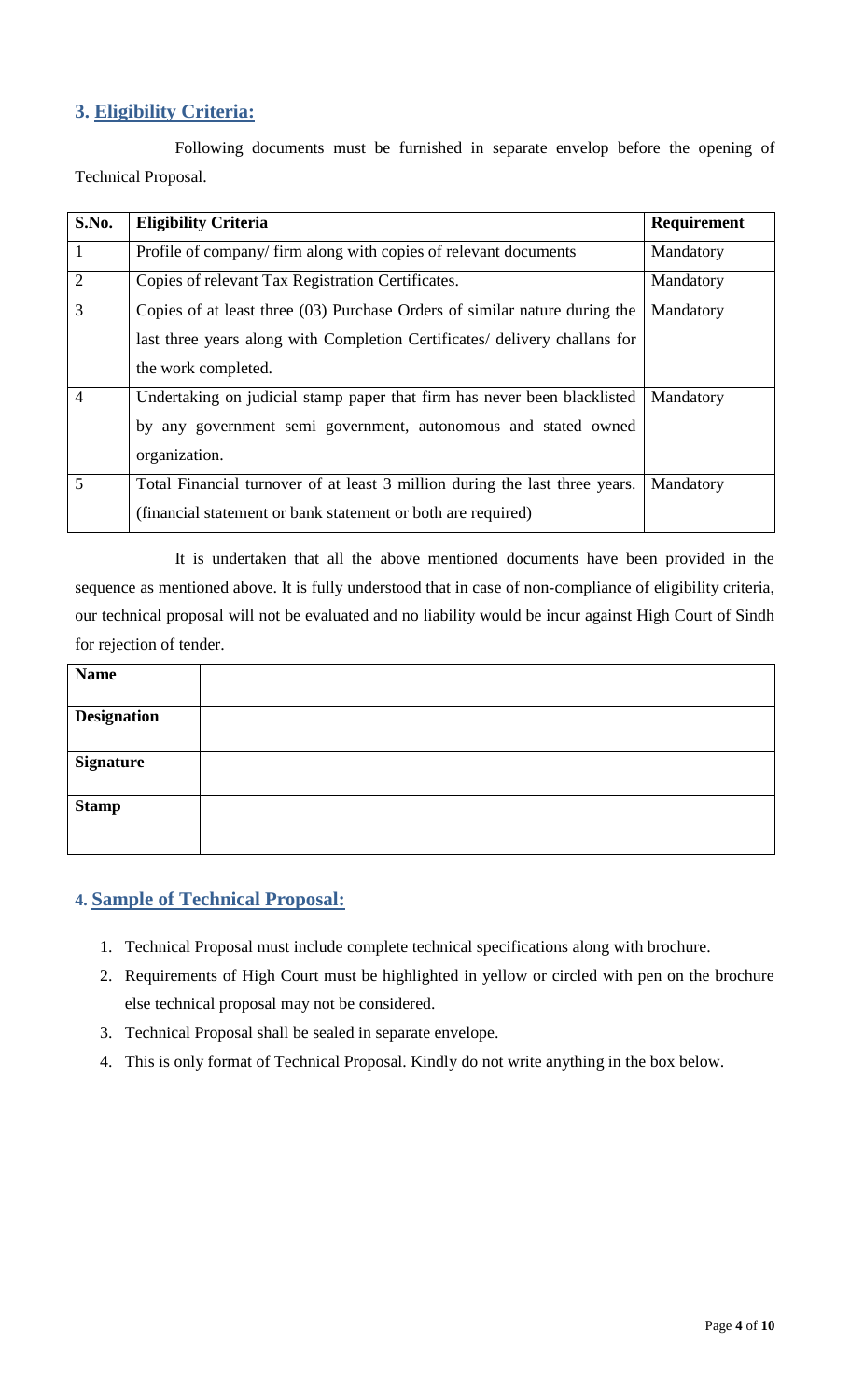| To be printed on the letter head of firm/supplier. |  |  |  |  |  |  |  |
|----------------------------------------------------|--|--|--|--|--|--|--|
|----------------------------------------------------|--|--|--|--|--|--|--|

| <b>Desired Specifications of Floor Standing A.C</b> |  |  |  |  |
|-----------------------------------------------------|--|--|--|--|
| <b>Brand</b>                                        |  |  |  |  |
| <b>Cooling Capacity</b>                             |  |  |  |  |
| <b>Country of Origin</b>                            |  |  |  |  |
| Date of Launch                                      |  |  |  |  |
| <b>Parts</b>                                        |  |  |  |  |
| <b>Warranty</b>                                     |  |  |  |  |
| <b>Installation</b><br>$\boldsymbol{\&}$            |  |  |  |  |
| <b>Transportation</b>                               |  |  |  |  |
| <b>Stabilizer 15000 watts</b>                       |  |  |  |  |

#### **Stamp & Signature**

#### <span id="page-4-0"></span>**5. Sample of Financial Proposal:**

- 1. Financial proposal should be sealed in separate envelope.
- 2. Rates should be inclusive of all types of taxes.
- 3. Rates should be mentioned in both figures & words.
- 4. All transportation, installation cost must be mentioned separately in financial proposal and total cost must be inclusive of all cost.
- 5. Financial Proposal must be submitted on letter head of company/supplier.
- 6. This is only format of Financial Proposal. Kindly do not write anything in the box below.

| <b>Description</b>            | <b>Unit Price (Rs)</b> | <b>Quantity (No)</b> | Amount (Rs.) |
|-------------------------------|------------------------|----------------------|--------------|
| Cost of Equipment without GST |                        |                      |              |
| Installation                  |                        |                      |              |
| Transportation                |                        |                      |              |
| Other Cost (if any)           |                        |                      |              |
| Total Cost in both figure and |                        |                      |              |
| words without GST & Taxes     |                        |                      |              |

*To be printed on the letter head of firm/supplier.*

All government taxes will be applicable as per rules.

**Stamp & Signature**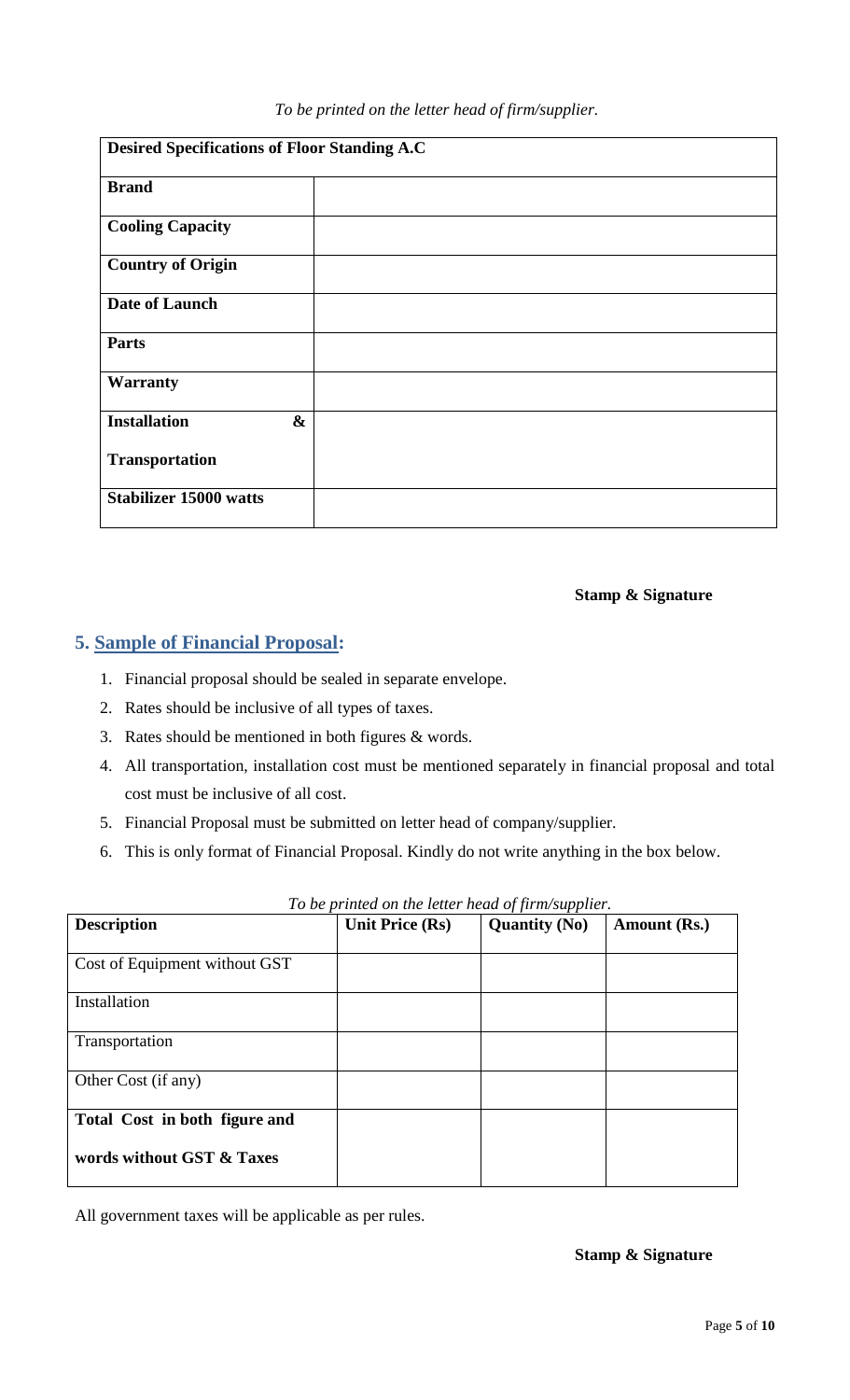## <span id="page-5-0"></span>**7. Desired Specifications of required items:**

| <b>Desired Specifications of Floor Standing A.C</b>                                     |                                                                       |  |  |  |
|-----------------------------------------------------------------------------------------|-----------------------------------------------------------------------|--|--|--|
| <b>Brand</b>                                                                            | Mitsubishi, Gree, or equivalent standard                              |  |  |  |
| <b>Cooling Capacity</b>                                                                 | $2.0$ Ton                                                             |  |  |  |
| <b>Country of Origin</b>                                                                | UK/USA/JAPAN or equivalent standard                                   |  |  |  |
| <b>Date of Launch</b>                                                                   | Discontinued products or products whose production has been announced |  |  |  |
|                                                                                         | to be discontinued by manufacturer will not be considered             |  |  |  |
| Parts must be easily available up till 5 years after discontinuation of<br><b>Parts</b> |                                                                       |  |  |  |
|                                                                                         | products.                                                             |  |  |  |
| <b>Warranty</b>                                                                         | At least one year official warranty                                   |  |  |  |
| <b>Installation</b><br>&                                                                | Product will be installed at Circuit Court, Larkana and Judges Lodge, |  |  |  |
| <b>Transportation</b>                                                                   | Larkana                                                               |  |  |  |
| 15000<br><b>Stabilizer</b>                                                              | Universal or equivalent standard with one year warranty               |  |  |  |
| watts                                                                                   |                                                                       |  |  |  |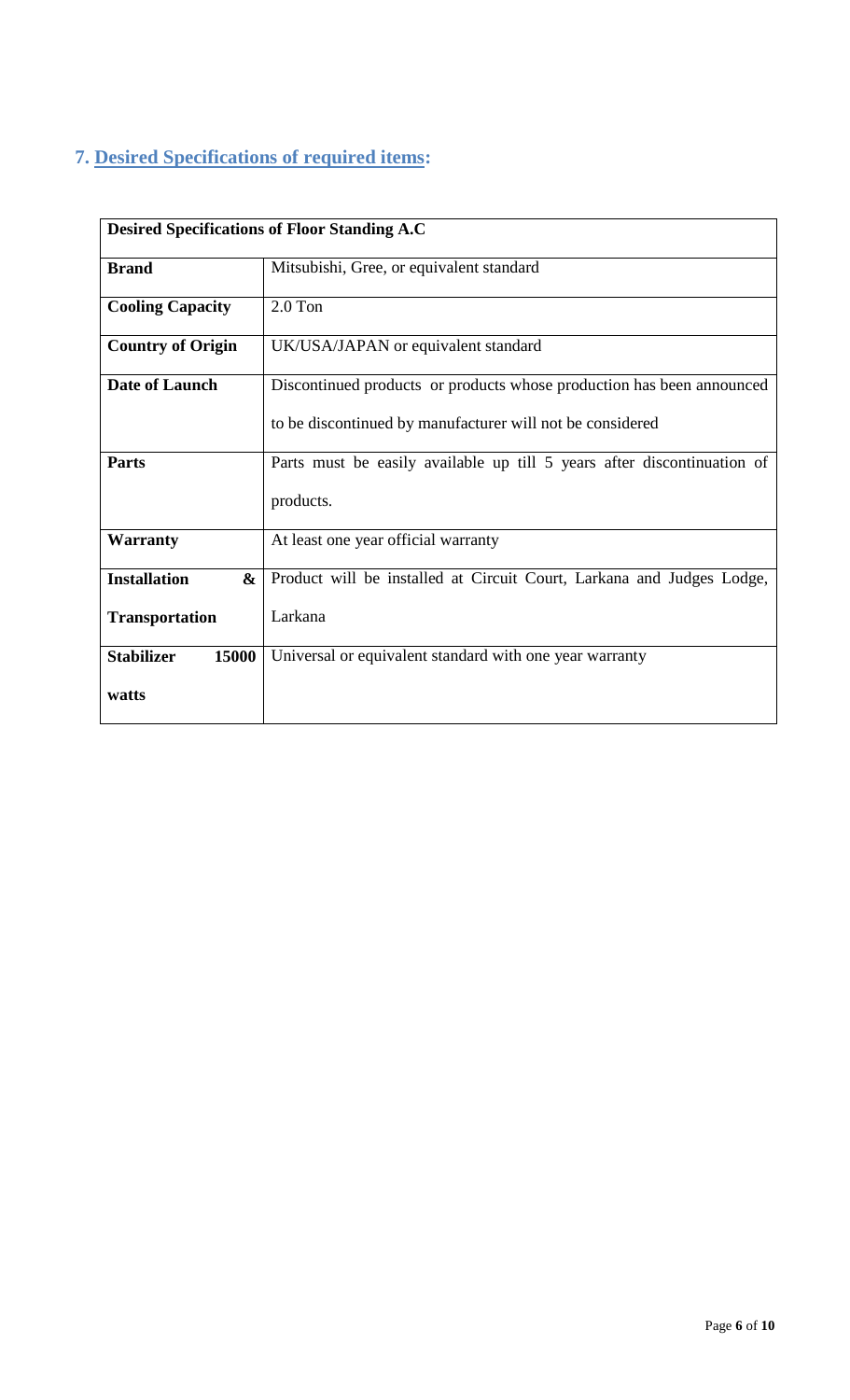#### <span id="page-6-0"></span>**6. Terms & Conditions:**

- 1. Tender document which includes full details of items and other terms & conditions can be downloaded free of cost from [www.sindhhighcourt.gov.pk](http://www.sindhhighcourt.gov.pk/) and [www.spprasindh.gov.pk.](http://www.spprasindh.gov.pk/)
- 2. Single Stage-Two Envelopes method will be adopted for bidding process as per rules.
- 3. Company Profile along with relevant documents be attached with this document.
- 4. Bid(s) shall be in Pak rupees only and inclusive of all taxes i.e. GST etc.
- 5. The bidder should quote its rates clearly, in the Financial Proposal in both figures and words.
- 6. No advance payment shall be made against the supply of items mentioned in this bidding document.
- *7. Delivery shall be made at High Court of Sindh, Circuit Court, Larkana & Judges, Court, Larkana.*
- 8. Sindh High Court reserves the rights to cancel the tender, accept or reject any tender as per rules.
- 9. The contract shall be terminated in case of violation of terms and conditions by the contractors.
- 10. All bids must be accompanied by an earnest money/ security of 2% of total cost. The bid security of unsuccessful bidder will be released by SHC after award of work or after expiry of bid validity period as per rules whereas the bid security money of successful bidder will be released after supplying of items/ submission of performance security.
- 11.In case of any difference or dispute arises between the parties, the same shall be dealt with as per rules.
- 12.All rules, regulations and policies will be governed in accordance to the SPPRA.
- 13.General Sales Tax will be paid on applicable items only by the company/firm/agency.
- 14.SHC reserve the right to accept or reject any or all tender(s) or terminate proceedings at any stage in accordance to the rules & regulations framed by SPPRA. SHC, also reserve the right to issue Purchase Order for any single item to different lowest responsive bidders or issue Purchase Order for all the items to any lowest responsive bidder.
- 15. The contractor/ supplier will be liable for any mistakes in calculation of price/ rate and amount and shall be liable to suffer the loss arises at any stage of contract, due to mistakes in calculation or tax rates.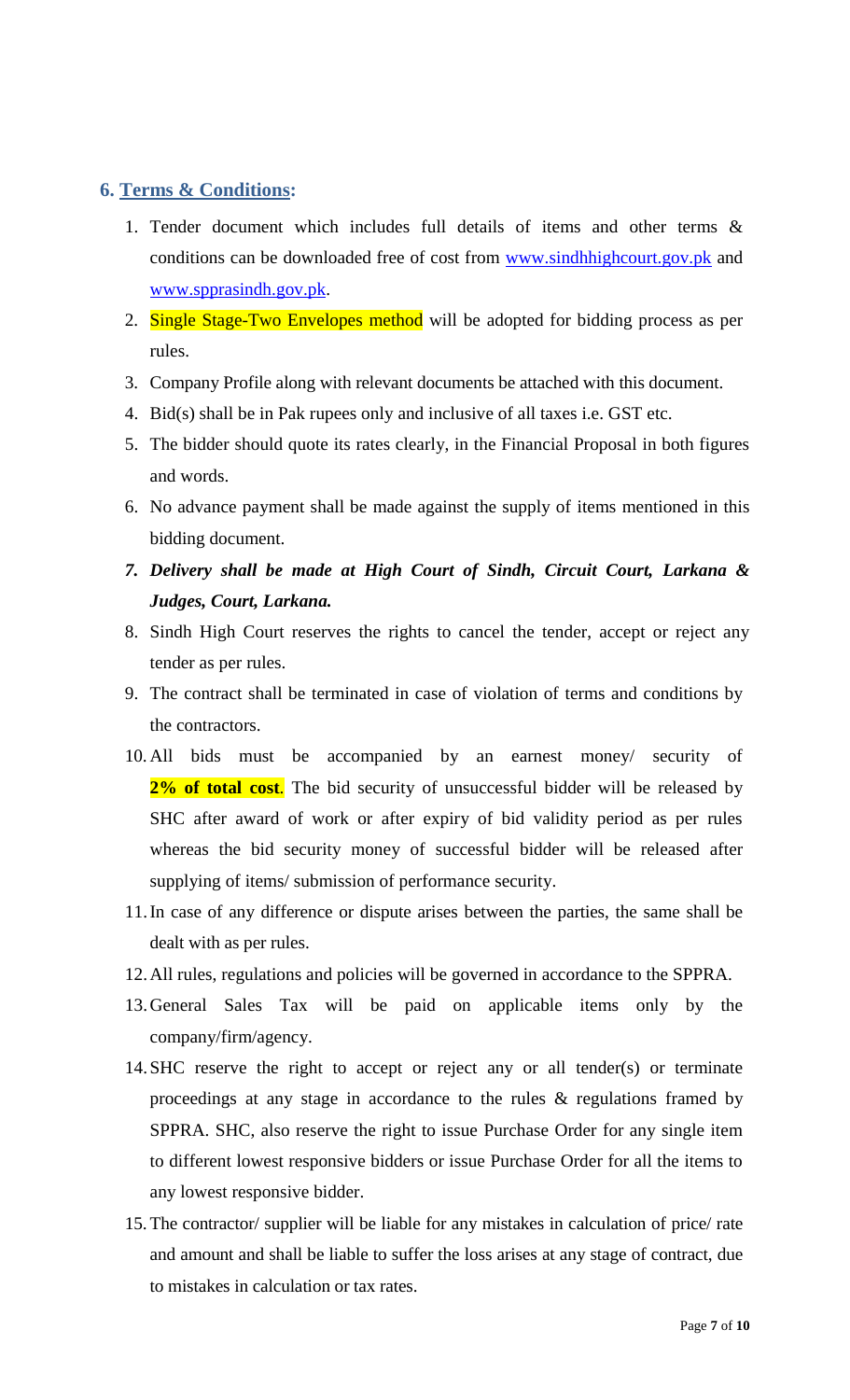- 16.All Government taxes (including Income tax and stamp duty), levies and charges will be charged as per applicable rates / Work Order.
- 17. The contractor shall pay all the cost for preparation of legal documents of contract.
- 18.SSPRA Rules will be followed for all other terms and conditions not specified/ mentioned/ ambiguous in this tender document. Kindly read SPPRA Rules for further details.

It is hereby certified that the terms and conditions have been read, agreed upon and signed.

| M/s.                              |  |
|-----------------------------------|--|
| <b>Year of Establishment</b>      |  |
| <b>Name of contact Person</b>     |  |
| <b>Address</b>                    |  |
| <b>Sales Tax Registration No.</b> |  |
| <b>National Tax No.</b>           |  |
| Mobile No.                        |  |
| <b>Telephone No.</b>              |  |
| Fax No.                           |  |
| E-mail                            |  |

**Stamp & Signature**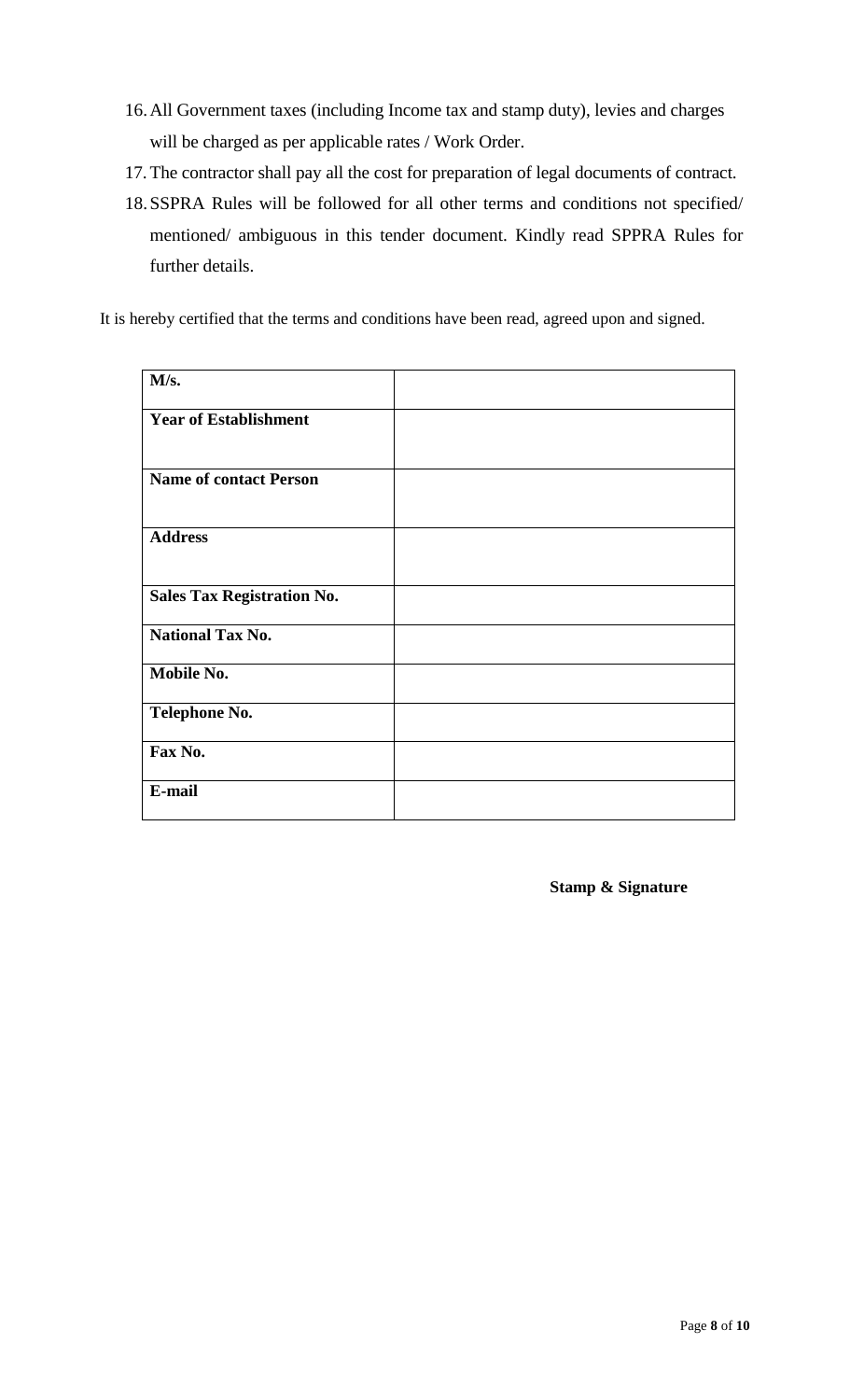#### <span id="page-8-0"></span>**8. Sample of Proposal Submission Form:**

*To be printed on the letter head of firm.*

Tender Reference No.\_\_\_\_\_\_\_ Dated\_\_\_\_\_\_\_\_\_\_\_\_\_\_\_\_\_\_\_\_\_

Name of Contract:

The Learned Registrar, Sindh High Court, Karachi.

Dear Sir,

We, the undersigned, offer to provide our services for " ... ", as a Bid, sealed in an envelope.

<span id="page-8-1"></span>We understand you are not bound to accept any Proposal you receive and reserves the right to accept or reject any offer and to annul the bidding process and reject all or any proposals without assigning any reason or having to owe any explanation whatsoever.

The decision of the Hon"ble Purchase Committee shall be final and cannot be challenged on any ground at any forum and Sindh High Court will not be liable for any loss or damage to any party.

Sincerely,

**Name Designation, Name of Company**

## **9. Sample of Articles of Agreement:**

This Agreement made this \_\_\_\_\_\_\_\_\_ day of \_\_\_\_\_\_\_ 2019, by and between the Project Director, Sindh High Court, Karachi, Sindh, including his successors in office and Assignees / Agents, acting through the learned Registrar, hereinafter called the "**SHC**", of the one part,

And  $M/s$  at  $M/s$  at  $M/s$  at  $M/s$  at  $M$ \_\_\_\_\_\_\_\_\_\_\_\_\_\_\_\_\_\_\_\_\_\_\_\_\_\_\_\_\_\_\_\_\_\_\_\_\_, hereinafter called the "**Contractor**" which expression shall include their successors, legal representatives of the second part.

Whereas the **SHC** requires supply of **\_\_\_\_\_\_\_\_\_\_\_\_\_\_\_\_\_\_\_\_\_\_\_\_\_\_\_\_\_\_** and whereas the **Contractor** has agreed to supply, the said items valued at **Rs.**\_\_\_\_\_\_\_\_\_\_\_\_ and words (\_\_\_\_\_\_\_\_\_\_\_\_\_\_\_\_\_\_\_\_\_\_\_\_\_\_\_\_\_\_\_\_\_\_\_\_\_\_\_) as per Purchase Orders, subject to the terms and conditions set forth, hereinafter, which have been accepted by the **Contractor**.

#### **Now this Agreement witnesses as follows:**

- 1. In this agreement words and expressions shall have the same meanings as are respectively assigned to them in the **Conditions of Contract** hereinafter referred to.
- 2. The following documents which, for the purpose of identification, have been signed by \_\_\_\_\_\_\_\_\_\_\_\_\_\_\_\_\_\_\_\_\_\_\_\_\_\_ on behalf of the **Contractor,** and by the learned Registrar on behalf of the **SHC**, all of (name and designation of the authorized person) Which shall be deemed to form and be read and construed as a part of this **Agreement**  viz.
	- a) Articles of Agreement;